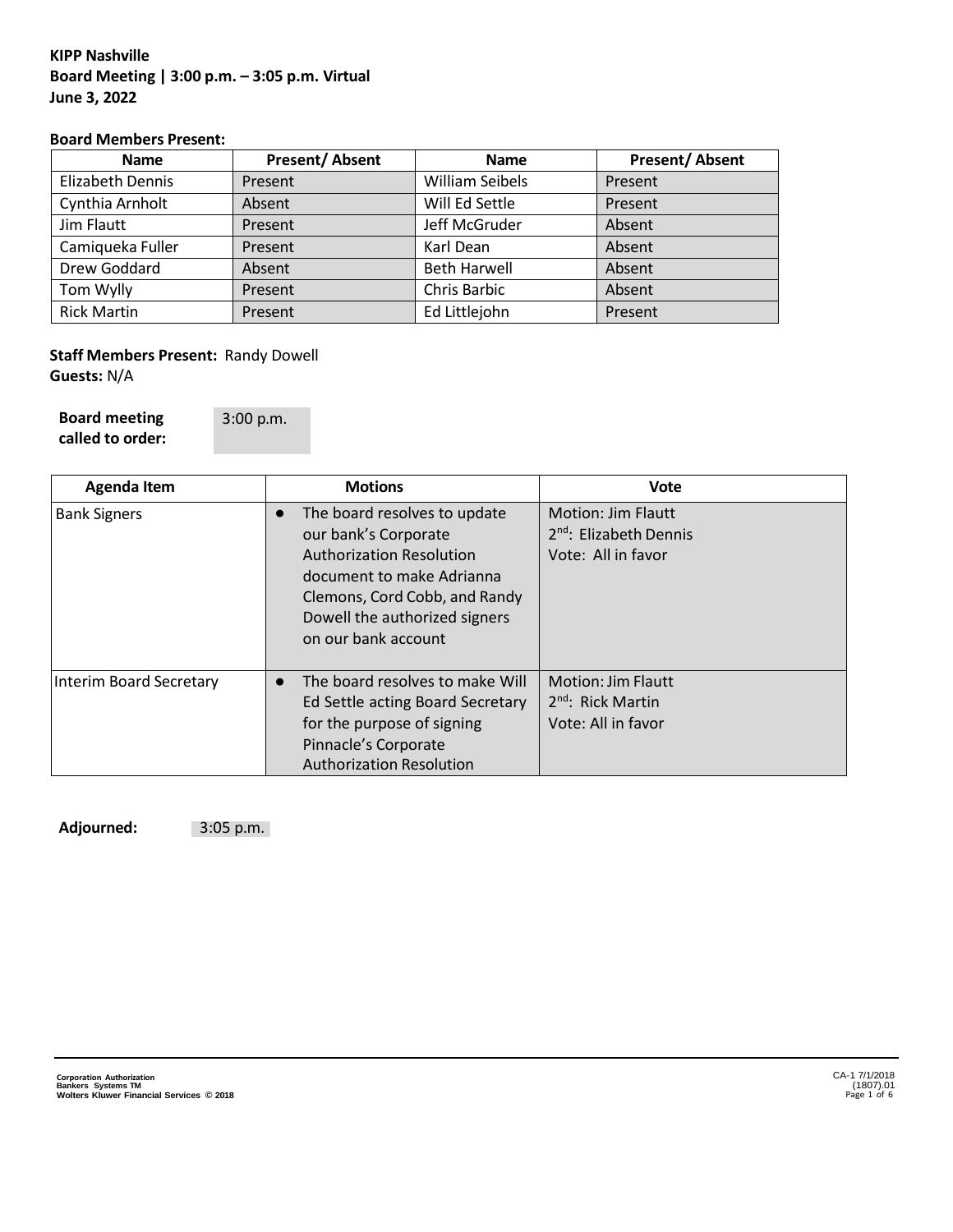# **Corporate Authorization Resolution**

Pinnacle Bank Gallatin Office (TN) 1534 Noah Lane Gallatin, TN 37066-0000 **By:Kipp** Nashville 3410 Knight Dr Nashville,TN 37207

I, Drew Goddard , certify that I am Secretary (clerk) of the above named corporation organized under the laws of Tennessee **and Employer I.D. Number** , Federal Employer I.D. Number

, engaged in business under the trade name of Kipp Nashville

, and that the resolutions on this document are a correct copy of the resolutions adopted at a meeting of the Board of Directors of the Corporation duly and properly called and held on

*(date).* These resolutions appear in the minutes of this meeting and have not been rescinded or modified.

**Agents.** Any Agent listed below, subject to any written limitations, is authorized to exercise the powers granted as indicated below:

|    | <b>Name and Title or Position</b>           | <b>Signature</b> | <b>Facsimile Signature</b><br>(if used) |
|----|---------------------------------------------|------------------|-----------------------------------------|
|    | Randy Dowell, Executive<br>Director, Signer |                  |                                         |
|    | Cordarrell A Cobb,<br>Authorized Signer     |                  |                                         |
|    | Adrianna Clemons, COO,<br>Signer            | $X$ $X$          |                                         |
|    |                                             |                  |                                         |
|    |                                             |                  |                                         |
| F. |                                             |                  |                                         |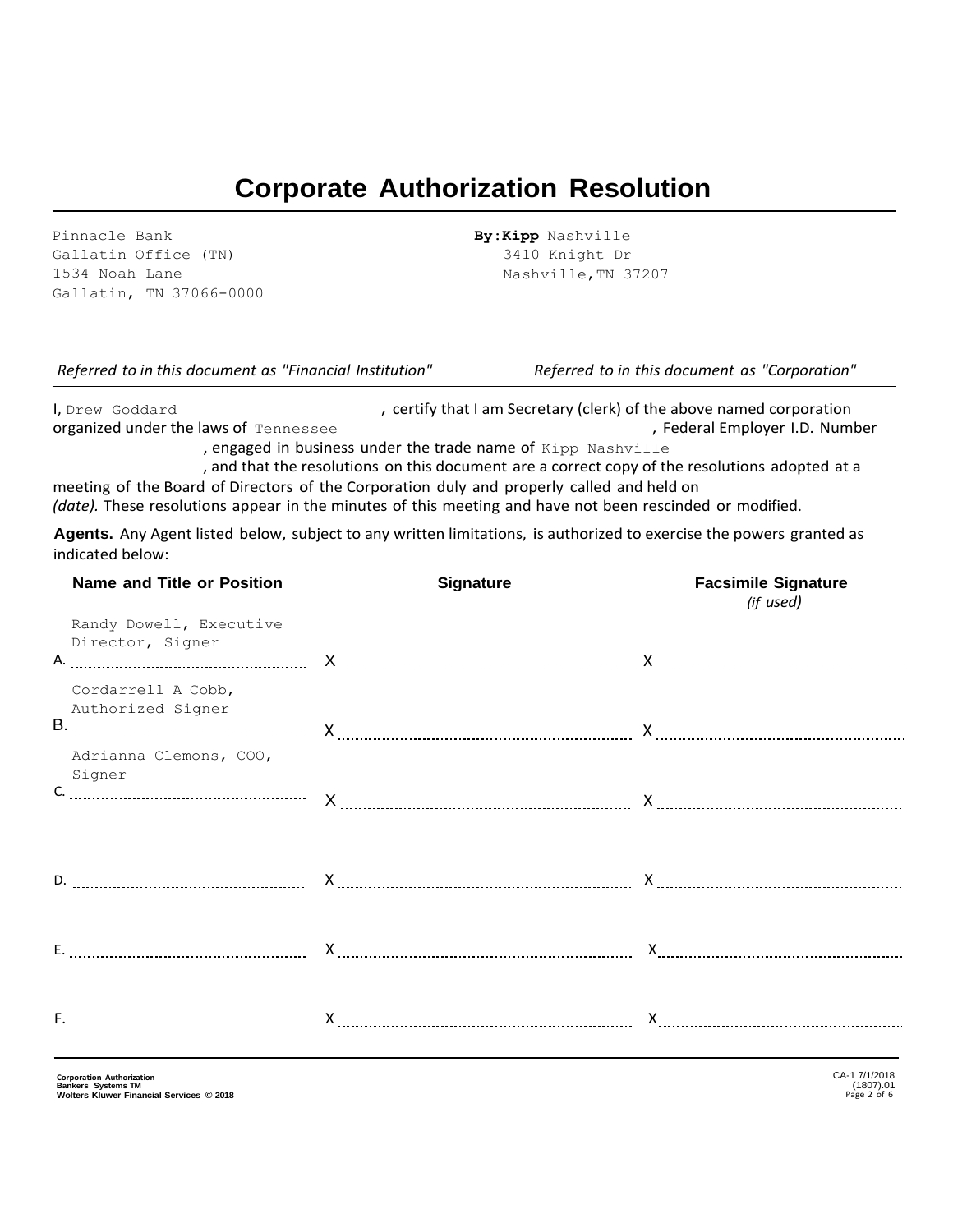**Powers Granted. (Attach one or more Agents to each power by placing the letter corresponding to their name in the area before each power. Following each power indicate the number of Agent signatures required to exercise the power.)**

| Indicate A, B, C,<br>D, E, and/or F | <b>Description of Power</b>                                                                                                                         | Indicate number<br>of signatures<br>required |
|-------------------------------------|-----------------------------------------------------------------------------------------------------------------------------------------------------|----------------------------------------------|
|                                     | Exercise all of the powers listed in this resolution.<br>(1)                                                                                        |                                              |
| A B C                               | (2) Open any deposit or share account(s) in the name of the                                                                                         | $2 - $10,000$ over                           |
| Corporation.                        |                                                                                                                                                     | $2 - $10,000$ over                           |
| AB.                                 | Endorse checks and orders for the payment of money or otherwise<br>(3)<br>withdraw or transfer funds on deposit with this Financial<br>Institution. |                                              |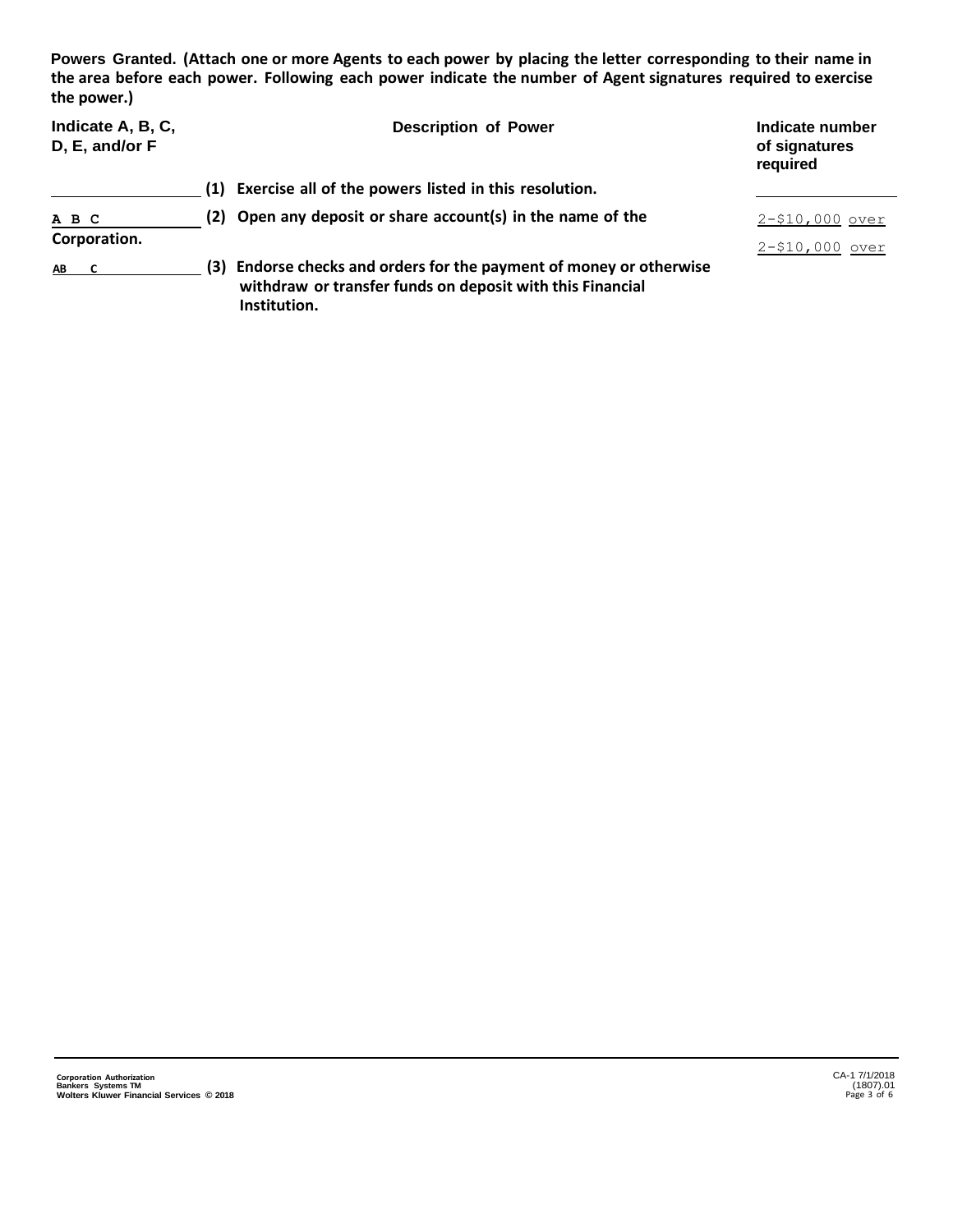| (4) | Borrow money on behalf and in the name of the Corporation, sign,<br>execute and deliver promissory notes or other evidences of<br>indebtedness.                                                                                                                                                                                                                                                                                                                        |  |
|-----|------------------------------------------------------------------------------------------------------------------------------------------------------------------------------------------------------------------------------------------------------------------------------------------------------------------------------------------------------------------------------------------------------------------------------------------------------------------------|--|
|     | (5) Endorse, assign, transfer, mortgage or pledge bills receivable,<br>warehouse receipts, bills of lading, stocks, bonds, real estate or other<br>property now owned or hereafter owned or acquired by the<br>Corporation as security for sums borrowed, and to discount the<br>same, unconditionally guarantee payment of all bills received,<br>negotiated or discounted and to waive demand, presentment, protest,<br>notice of protest and notice of non-payment. |  |
|     | (6) Enter into a written lease for the purpose of renting, maintaining,<br>accessing and terminating a Safe Deposit Box in this Financial<br>Institution.                                                                                                                                                                                                                                                                                                              |  |
|     | Other:                                                                                                                                                                                                                                                                                                                                                                                                                                                                 |  |

**Limitations on Powers. The following are the Corporation's express limitations on the powers granted under this resolution.**

### **Resolutions**

### **The Corporation named on this resolution resolves that,**

- **(1)** The Financial Institution is designated as a depository for the funds of the Corporation and to provide other financial accommodations indicated in this resolution.
- (2) This resolution shall continue to have effect until express written notice of its rescission or modification has been received and recorded by the Financial Institution. Any and all prior resolutions adopted by the Board of Directors of the Corporation and certified to the Financial Institution as governing the operation of this corporation's account(s), are in full force and effect, until the Financial Institution receives and acknowledges an express written notice of its revocation, modification or replacement. Any revocation, modification or replacement of a resolution must be accompanied by documentation, satisfactory to the Financial Institution, establishing the authority for the changes.
- (3) The signature of an Agent on this resolution is conclusive evidence of their authority to act on behalf of the Corporation. Any Agent, so long as they act in a representative capacity as an Agent of the Corporation, is authorized to make any and all other contracts, agreements, stipulations and orders which they may deem advisable for the effective exercise of the powers indicated in this resolution, from time to time with the Financial Institution, subject to any restrictions on this resolution or otherwise agreed to in writing.
- (4) All transactions, if any, with respect to any deposits, withdrawals, rediscounts and borrowings by or on behalf of the Corporation with the Financial Institution prior to the adoption of this resolution are hereby ratified, approved and confirmed.
- (5) he Corporation agrees to the terms and conditions of any account agreement, properly opened by any Agent of the Corporation. The Corporation authorizes the Financial Institution, at any time, to charge the Corporation for all checks, drafts, or other orders, for the payment of money, that are drawn on the Financial Institution, so long as they contain the required number of signatures for this purpose.
- (6) The Corporation acknowledges and agrees that the Financial Institution may furnish at its discretion automated access devices to Agents of the Corporation to facilitate those powers authorized by this resolution or other resolutions in effect at the time of issuance. The term "automated access device" includes, but is not limited to, credit cards, automated teller machines (ATM), and debit cards.
- (7) The Corporation acknowledges and agrees that the Financial Institution may rely on alternative signature and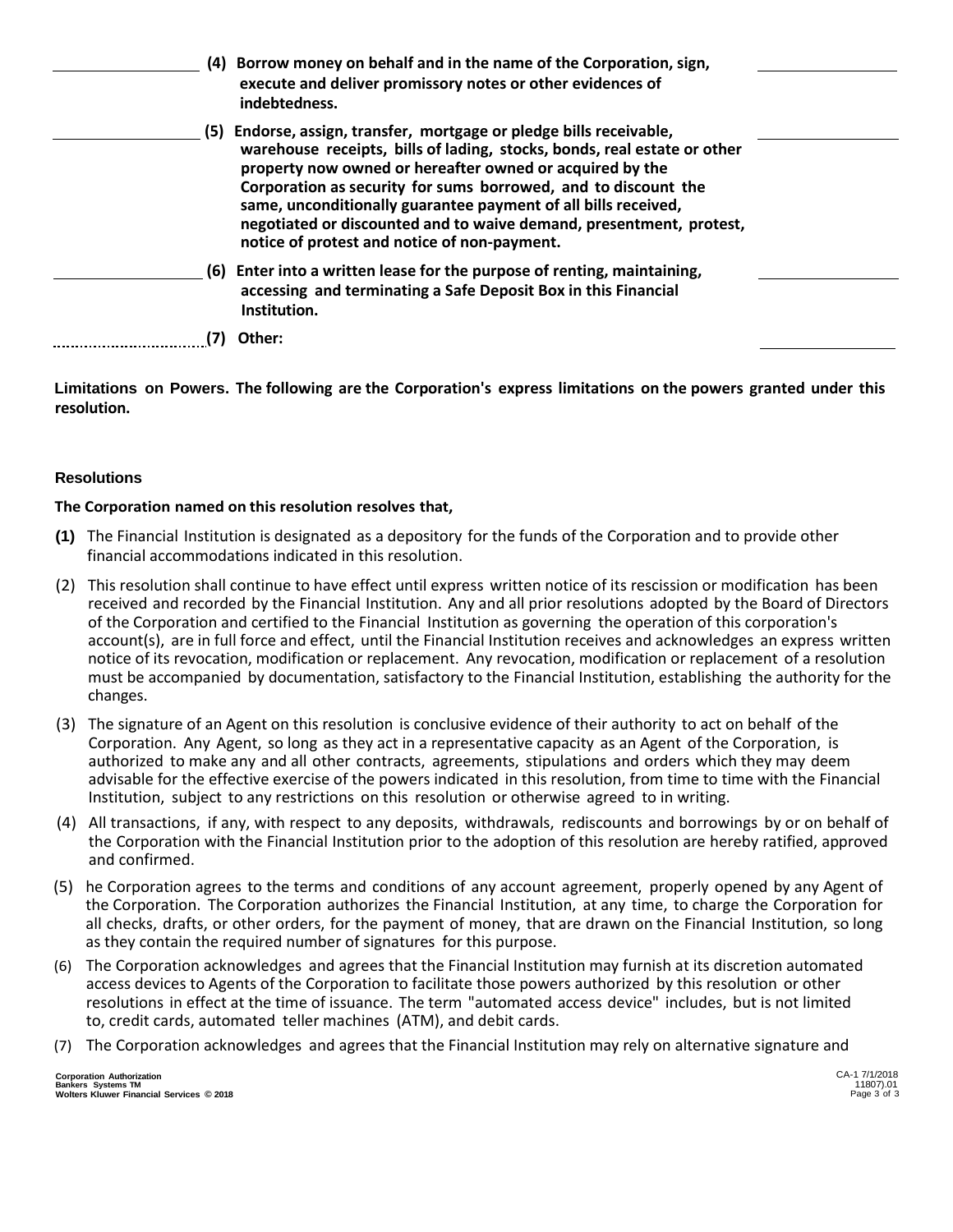verification codes issued to or obtained from the Agent named on this resolution. The term "alternative signature and verification codes" includes, but is not limited to, facsimile signatures on file with the Financial Institution, personal identification numbers (PIN), and digital signatures. If a facsimile signature specimen has been provided on this resolution, (or that are filed separately by the Corporation with the Financial Institution from time to time) the Financial Institution is authorized to treat the facsimile signature as the signature of the Agent(s) regardless of by whom or by what means the facsimile signature may have been affixed so long as it resembles the facsimile signature specimen on file. The Corporation authorizes each Agent to have custody of the Corporation's private key used to create a digital signature and to request issuance of a certificate listing the corresponding public key. The Financial Institution shall have no responsibility or liability for unauthorized use of alternative signature and verification codes unless otherwise agreed in writing.

**Effect on Previous Resolutions.** This resolution supersedes resolution dated completed, all resolutions remain in effect. prior to today . If not

### **Certification of Authority**

**I further certify that the Board of Directors of the Corporation has, and at the time of adoption of this resolution had, full power and lawful authority to adopt the resolutions stated above and to confer the powers granted above to the persons named who have full power and lawful authority to exercise the same. (Apply seal below where appropriate.)**

**lxl If checked, the Corporation is a non-profit corporation.**

In Witness Whereof, I have subscribed my name to this document and affixed the seal of the Corporation on 05/24/2022 *(date).*

*Secretary* Drew Goddard

*(j)*

- *Att* - *est* - *b* - *y O* - *ne* - *O* - *th* - *er* - *Of* - *fic* - *er* ----- Randy Dowell